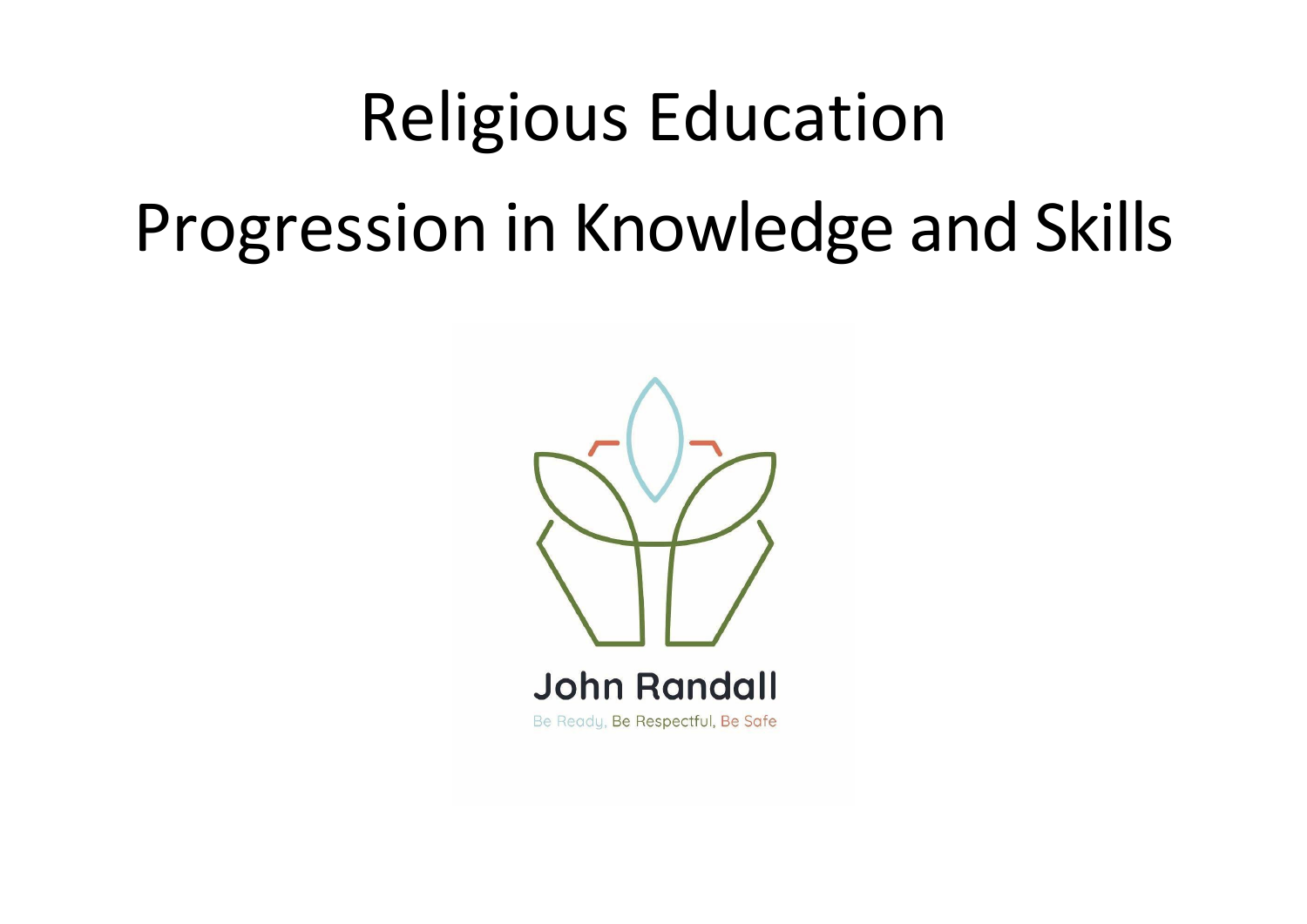## John Randall Primary School and Nursery Skills RE Progression in Knowledge and Skills

| Skill                          | <b>EYFS</b>                                                                                                                                                                                                                                                                | Year 1                                                                                                                                                                                                                                    | Year <sub>2</sub>                                                                                                                                                                                                                                                                                                                                                                                                                 | Year 3                                                                                                                                                                                                                                                                                                                                                                                                                   | Year 4                                                                                                                                                                                                                                                                                                                                                                                                                                        | Year 5                                                                                                                                                                                                                                                                                                                                                                                                                                                          | Year 6                                                                                                                                                                                                                                                                                                                                                                                                                                             |  |  |  |  |
|--------------------------------|----------------------------------------------------------------------------------------------------------------------------------------------------------------------------------------------------------------------------------------------------------------------------|-------------------------------------------------------------------------------------------------------------------------------------------------------------------------------------------------------------------------------------------|-----------------------------------------------------------------------------------------------------------------------------------------------------------------------------------------------------------------------------------------------------------------------------------------------------------------------------------------------------------------------------------------------------------------------------------|--------------------------------------------------------------------------------------------------------------------------------------------------------------------------------------------------------------------------------------------------------------------------------------------------------------------------------------------------------------------------------------------------------------------------|-----------------------------------------------------------------------------------------------------------------------------------------------------------------------------------------------------------------------------------------------------------------------------------------------------------------------------------------------------------------------------------------------------------------------------------------------|-----------------------------------------------------------------------------------------------------------------------------------------------------------------------------------------------------------------------------------------------------------------------------------------------------------------------------------------------------------------------------------------------------------------------------------------------------------------|----------------------------------------------------------------------------------------------------------------------------------------------------------------------------------------------------------------------------------------------------------------------------------------------------------------------------------------------------------------------------------------------------------------------------------------------------|--|--|--|--|
|                                | RE teaching taken from Telford and Wrekin SACRE RE Scheme of Work - 4 units per year group. The units are not 'requirements',<br>just supportive, practical guidance.<br>RE is non statutory- Individual learning objectives for each unit can be found within the scheme. |                                                                                                                                                                                                                                           |                                                                                                                                                                                                                                                                                                                                                                                                                                   |                                                                                                                                                                                                                                                                                                                                                                                                                          |                                                                                                                                                                                                                                                                                                                                                                                                                                               |                                                                                                                                                                                                                                                                                                                                                                                                                                                                 |                                                                                                                                                                                                                                                                                                                                                                                                                                                    |  |  |  |  |
| Pupils should be<br>taught to: |                                                                                                                                                                                                                                                                            |                                                                                                                                                                                                                                           |                                                                                                                                                                                                                                                                                                                                                                                                                                   |                                                                                                                                                                                                                                                                                                                                                                                                                          |                                                                                                                                                                                                                                                                                                                                                                                                                                               |                                                                                                                                                                                                                                                                                                                                                                                                                                                                 |                                                                                                                                                                                                                                                                                                                                                                                                                                                    |  |  |  |  |
| Learning about<br>religion.    | Talk about the lives<br>of the people<br>around them and<br>their roles in<br>society;                                                                                                                                                                                     | I can use simple<br>religious words and<br>phrases.<br>I can recognise and<br>name features of<br>religious life and<br>practice.<br>I can recall parts of<br>religious stories I<br>know.<br>I can identify simple<br>religious symbols. | I can use religious<br>words and phrases<br>to identify some<br>features of religion.<br>I can talk about why<br>religion is important<br>for some people.<br>I can retell religious<br>stories in increasing<br>detail.<br>I can suggest<br>meanings for<br>religious actions and<br>symbols.<br>I can talk about the<br>main similarities in<br>religions.<br>I can identify how<br>religion is expressed<br>in different ways. | I can use a<br>developing religious<br>vocabulary to<br>describe some key<br>features of religions.<br>I can recognise<br>similarities and<br>differences between<br>key features of<br>religions.<br>I can make links<br>between beliefs and<br>sources including<br>religious stories.<br>I can identify the<br>impact religion has<br>on believers lives.<br>I can describe some<br>forms of religious<br>expression. | I can use a<br>developing religious<br>vocabulary to<br>describe sources,<br>practices, beliefs,<br>ideas, feelings and<br>experiences.<br>I can describe some<br>similarities and<br>differences between<br>religions.<br>I can make links<br>between beliefs and<br>sources including<br>religious stories and<br>sacred texts.<br>I can describe the<br>impact of religion<br>on people's lives.<br>I can describe in<br>detail some forms | I can use a<br>developing religious<br>vocabulary to<br>describe and show<br>understanding of<br>sources, practices,<br>beliefs, ideas,<br>feelings and<br>experiences.<br>I can describe some<br>similarities and<br>differences both<br>within and between<br>religions.<br>I can make links<br>between sources,<br>practices, beliefs,<br>ideas, feelings and<br>experiences.<br>I can describe in<br>detail the impact of<br>religion on people's<br>lives. | I can use an<br>increasingly wide<br>religious vocabulary<br>to explain the<br>impact of beliefs on<br>individual and<br>communities.<br>I can talk about how<br>similarities and<br>differences illustrate<br>distinctive beliefs<br>within and between<br>religions and can<br>suggest possible<br>reasons for this.<br>I can explain how<br>religious sources are<br>used to provide<br>answers to ultimate<br>questions and<br>ethical issues. |  |  |  |  |